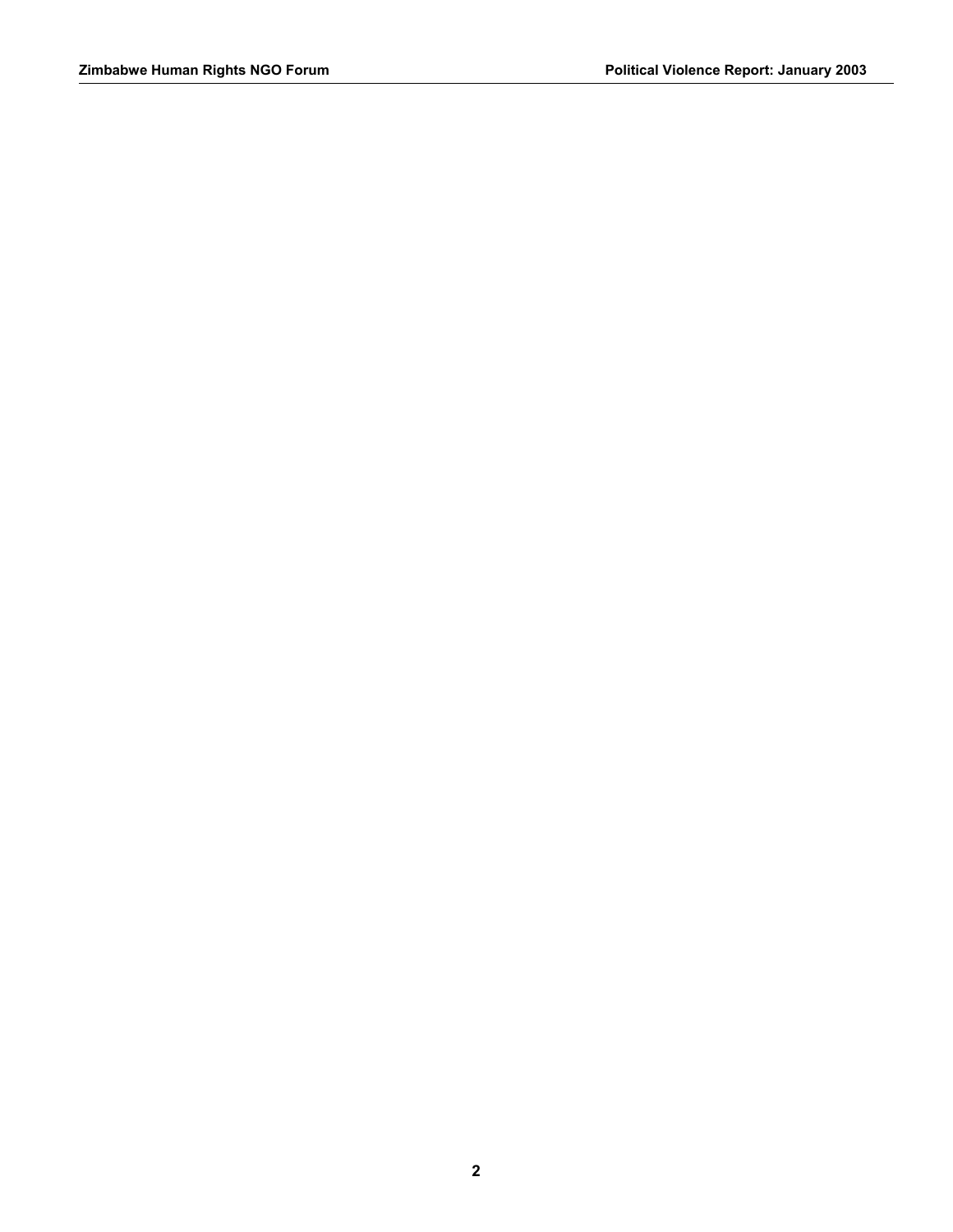## **OVERVIEW**

Political violence has characterised the run up to the parliamentary by-election to be held in Kuwadzana over the weekend of  $29 - 30$  March 2003. The imposition of the unofficial curfew by ZANU PF supporters in Kuwadzana, following the death of ZANU PF member, Tonderai Mangwiro in a petrol bombing, has stepped up organised violence and torture in the area. A plethora of incidents have been recorded in the local press alleging that abductions, detentions, torture and inhuman treatment of opposition supporters by the police and CIO agents, at several police stations, are rife.

About thirty MDC members have claimed that they were abducted, detained, tortured and subjected to inhuman treatment by the police and CIO agents in Kuwadzana. In the same constituency, Fanuel Tsvangirayi, MDC Spokesman for Ward 38, together with Gift Marongedze, claim that they were unlawfully arrested by the police and detained at Goromonzi Police Station. Tsvangirai claims that bricks were tied to his testicles and live electric wires connected to his toes while the police officers forced him to disclose MDC plans for the Kuwadzana parliamentary byelection. **Tonderai Mangwiro**, a ZANU PF member, reportedly died from burns and severe head injuries he sustained when suspected MDC supporter's petrol bombed a ZANU PF base in the area.

Barnabas Mangodza, Jameson Gadzirai, and Joseph Rose, Combined Harare Residents Association (CHRA) committee members, together with Richard Mudekwe, a Kuwadzana resident, were reportedly abducted and severely beaten for four hours by a group of suspected ZANU PF supporters. The four were subsequently arrested and detained overnight by the police on allegations of engaging in conduct 'likely to cause a breach of the peace'. They however claim that they had gone to Kuwadzana for a meeting with the chairperson of the Kuwadzana Residents Association, but were apparently abducted by the militia before they were able to hold the meeting.

The torture of Job Sikhala, MDC MP for St. Mary's constituency, Human Rights Lawyer Gabriel Shumba, his young brother Bishop Shumba, and MDC activists, Taurayi Magaya, and Charles Mutuma by the police in Chitungwiza, was condemned by both foreign and local human rights groups<sup>[1.](#page-2-0)</sup> They were charged with violating Section 15 of the Public Order and Security Act (POSA), Zimbabwe's legislation that contains repressive provisions in contravention of basic rights to freedom of expression, association and assembly. Sikhala, Shumba, Magaya and Mutuma claim that the police arrested and severely tortured them on allegations of wanting to topple the government through unconstitutional means. Sikhala and Shumba claim that they were both tortured and interrogated while electric wires were tied to their genitals and toes, with their hands and feet tied together. Harare magistrate Caroline Ann Chigumira, ruled that there was no legal basis on which to place Sikhala and the co-accused on remand and also that, because the document which formed the basis of the charge was alleged to be have been written under undue influence and duress, the co-accused had no case to answer.

<span id="page-2-0"></span><sup>1</sup>  *See in particular statements by the Legal Resources Foundation, Zimbabwe Lawyers for Human Rights, Zimbabwe Human Rights NGO Forum, Crisis in Zimbabwe Coalition, International Bar Association and Lawyers Committee for Human Rights.*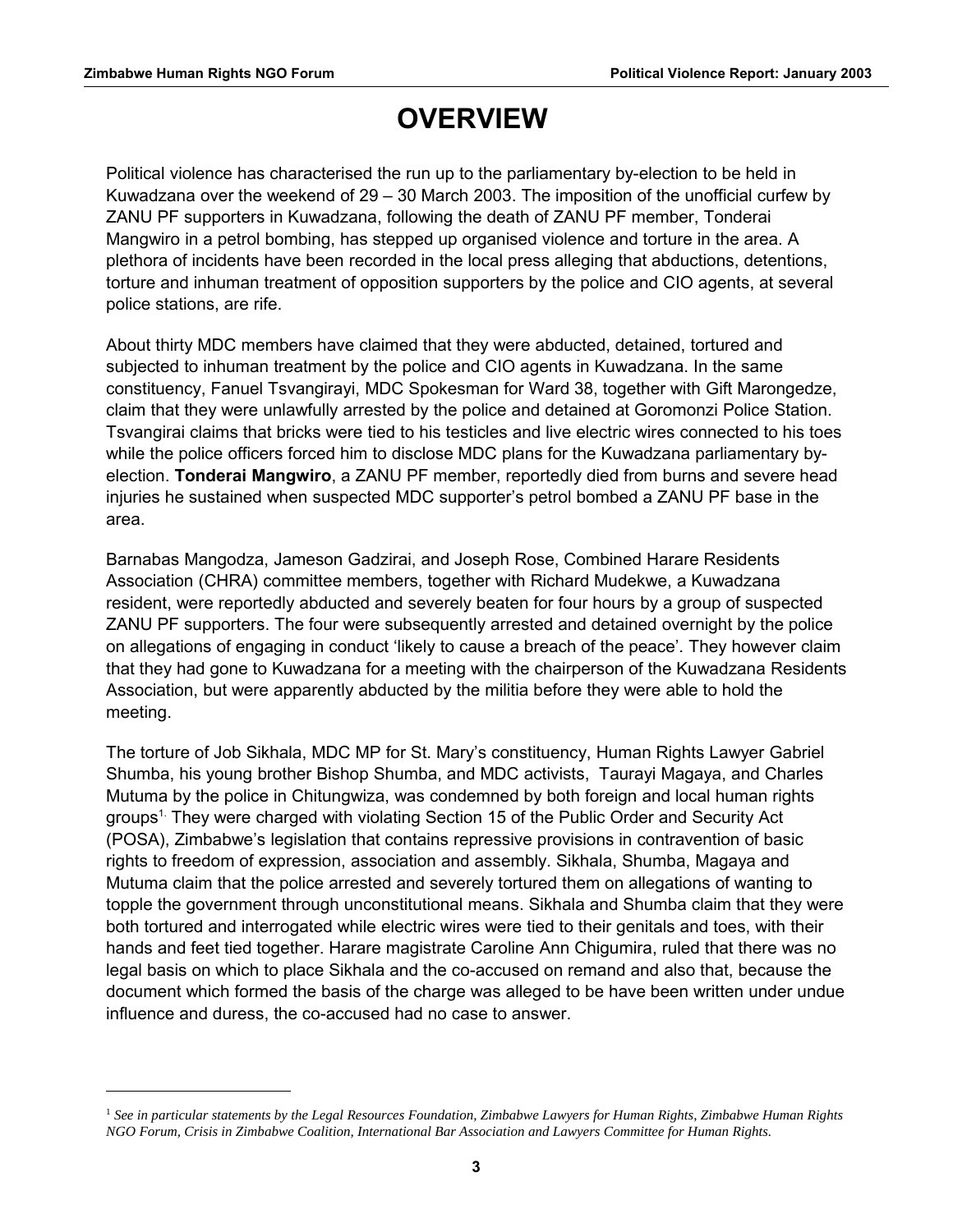The Zimbabwe Human Rights NGO Forum documented a second death emanating from political violence in the month of January, that of **Samson Shawano Kombo,** an MDC activist from Rusape. Kombo reportedly died following serious injuries sustained from torture at the hands of ZANU PF supporters and suspected war veterans.

Reports indicate that political violence is ongoing in other constituencies. KM of Murehwa claims that ZANU PF youths assaulted her and destroyed her home because her grandchildren support the opposition MDC. In Centenary, ZANU PF supporters allegedly burnt and destroyed JK's house on allegations that he supports the MDC. He was also physically assaulted. In Guruve, TC claims that he was assaulted because he failed to do the ZANU PF slogan. In Pumula, war veterans have reportedly opened a base, which residents claim is being used as an illegal ZANU PF base, where members of the public are being subjected to torture as a form of punishment for perceived crimes. EC of Gokwe claims that his family was victimised by MDC youths because they supported the ZANU PF rallies in the area.

Judging from the cases recorded in the press and documented by the Zimbabwe Human Rights NGO Forum, political violence appears to have been on the increase in the month of January, with a substantial number of human rights abuses being recorded in Kuwadzana. The Human Rights Forum finds disturbing the sustained level of political violence and torture that has been prevalent since early 2000. In particular it is concerned with what appears to be frequent ineffective and selective prosecution of perpetrators, as was the case when those implicated in the beatings of the CHRA committee members were not brought to book and instead the CHRA committee members were arrested and detained overnight.

### **Totals 1 January 2003 – 31 January 2003**

Abduction/ $k$ idnapping – 6 Assault  $-22$ Attempted murder – 0 Death threats Disappearance  $-0$ Displacement – 10 Freedom of movement/  $assoc/mvt - 0$ Murder  $-2$ Political intimidation/ $discr/vict - 10$ Property related  $-6$  $Rape - 0$ School closure  $-0$ Torture – 8 Unlawful arrest – 35 Unlawful detention  $-0$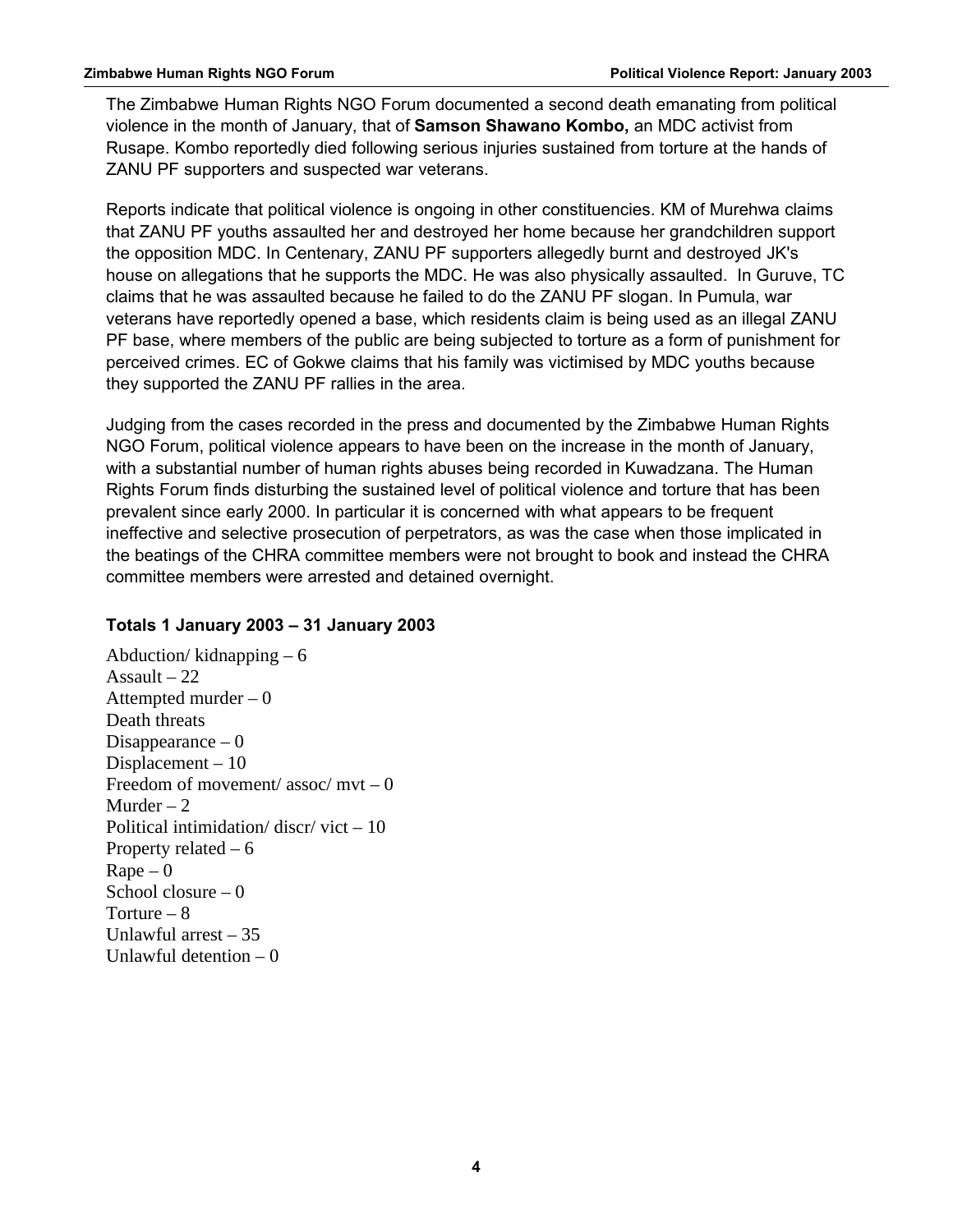**Sources: The information contained in this report is derived from statements made to the Legal Unit of the Zimbabwe Human Rights Forum, CFU reports, newspaper reports, and statements taken by the member organisations of the Human Rights Forum***. (See last page for list of member organisations)*

#### **Notes to the tables:**

#### **Torture:**

All cases of torture fall under the definition of torture according to the general definition given in the United Nations Convention against Torture and Other Forms of Cruel, Inhuman and Degrading Treatment and Punishment.

The four elements of torture are:

Severe **pain** and **suffering**, whether physical or mental **Intentionally** inflicted With a **purpose** By a state official or another individual acting with the **acquiescence** of the State.

Those individuals referred to in point # 4 include the ZRP, ZNA, ZPS and the ZNLWVA (as a reserve force of the ZNA) and by any other grouping when directly sanctioned by the state.

#### **Unlawful arrest and detention:**

Arrest by the Zimbabwe Republic Police (ZRP) with no reasonable suspicion that an offence has been committed. Detention thereafter for a period exceeding 48 hours without access to redress through the courts or subsequent release without charge.

#### **Abduction/kidnapping:**

A kidnapping by a member(s) of an organised group that is not the ZRP organisation. political party, ZNLWVA, ZNA, MDC, Zanu PF etc

#### **Disappearance:**

Kidnapped persons whose whereabouts remained unknown at the time of reporting. Their whereabouts have still to be ascertained through follow –up reports or further investigation.

#### **Property related**

These are incidents in which property rights have been violated. This includes arson, property damage and destruction and theft.

**5**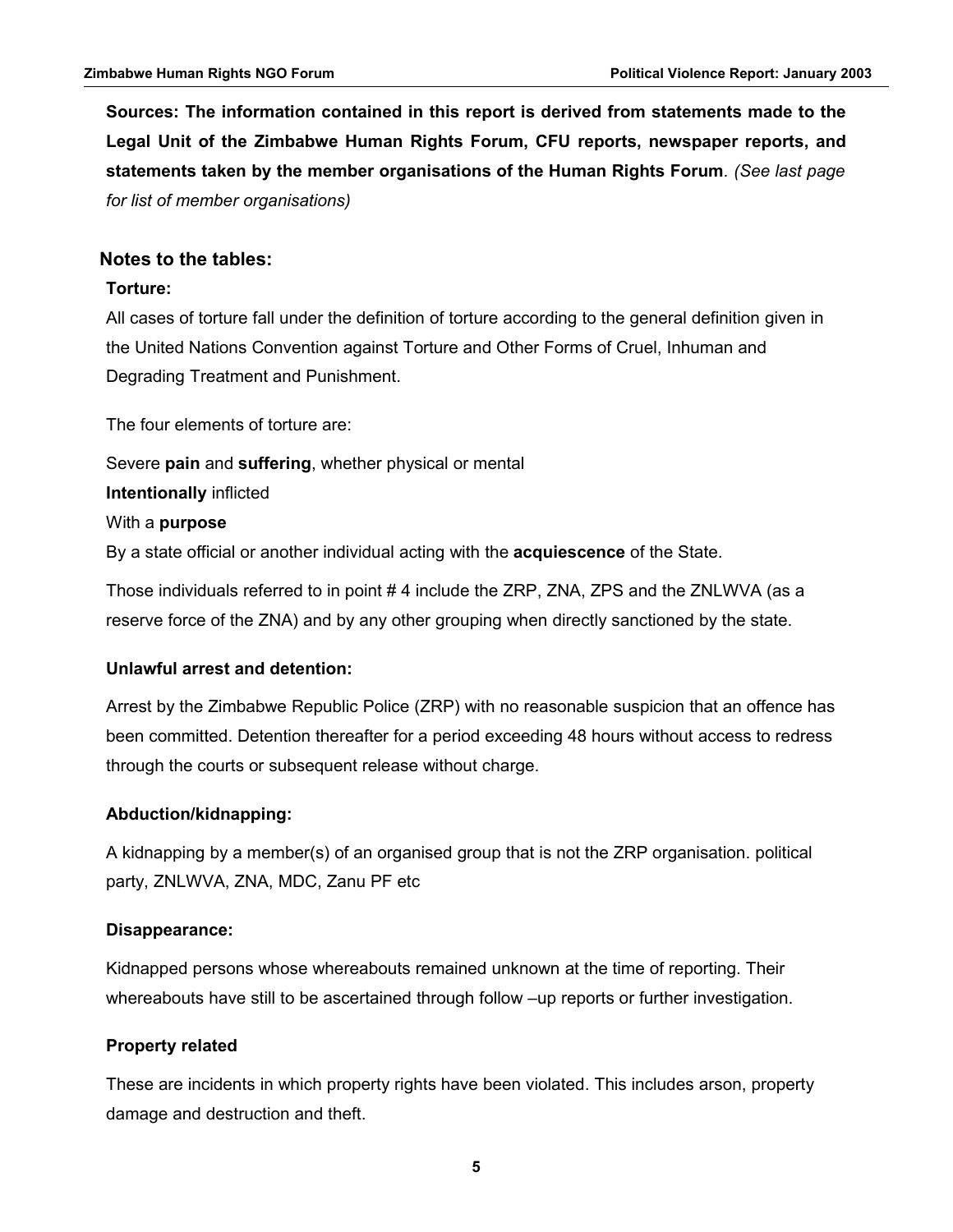## **Key Abbreviations**

- CIO Central Intelligence Organisation
- MDC Movement for Democratic Change
- MP Member of Parliament
- NCA National Constitutional Assembly
- POSA Public Order and Security Act
- PTUZ Progressive Teachers Union of Zimbabwe
- UMP Uzumba Maramba Pfungwe
- Zanu PF Zimbabwe African National Union Patriotic Front
- ZNA Zimbabwe National Army
- ZNLWVA Zimbabwe National Liberation War Veterans Association
- ZRP Zimbabwe Republic Police
- ZIMTA Zimbabwe Teachers Association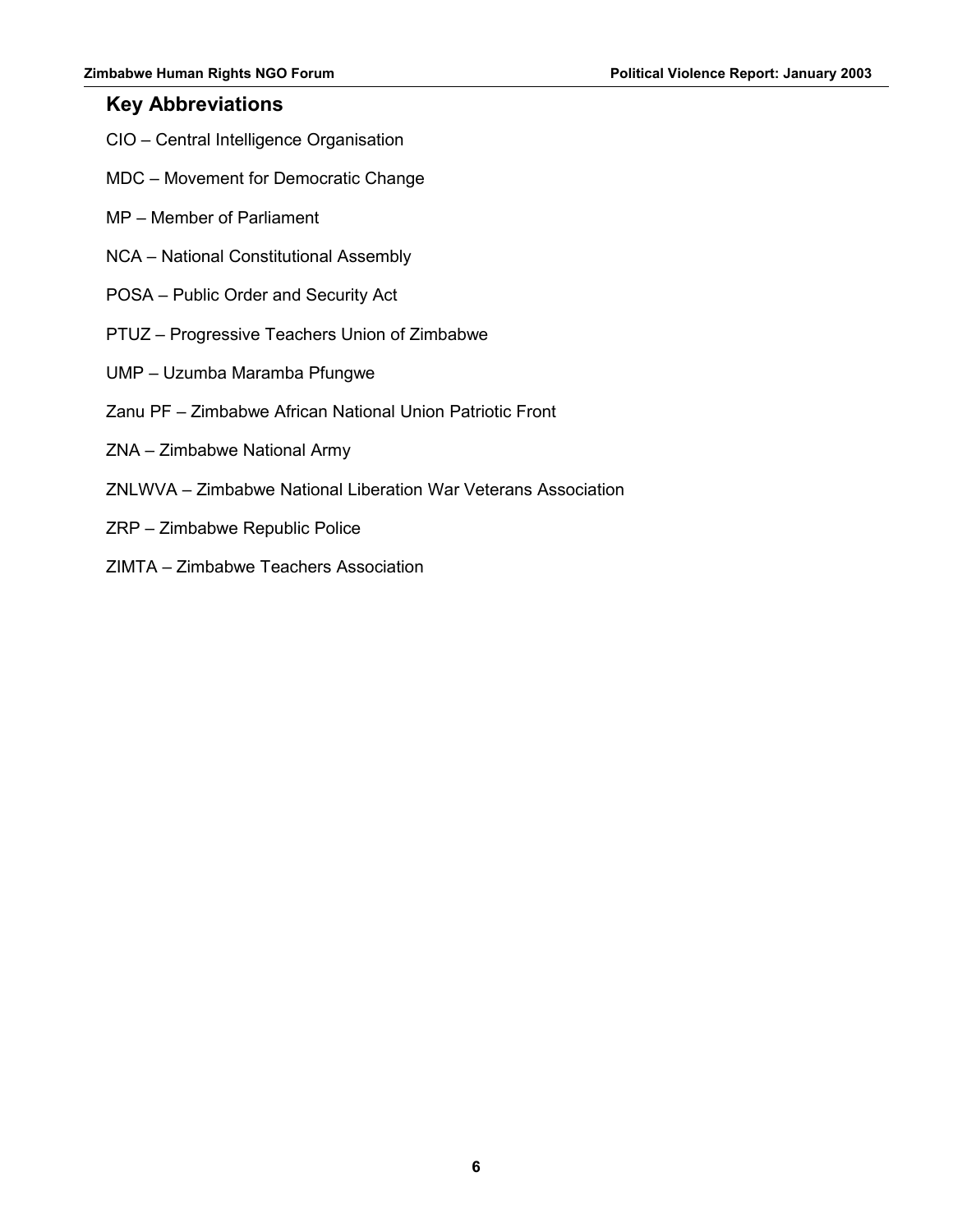## Cases of Political Violence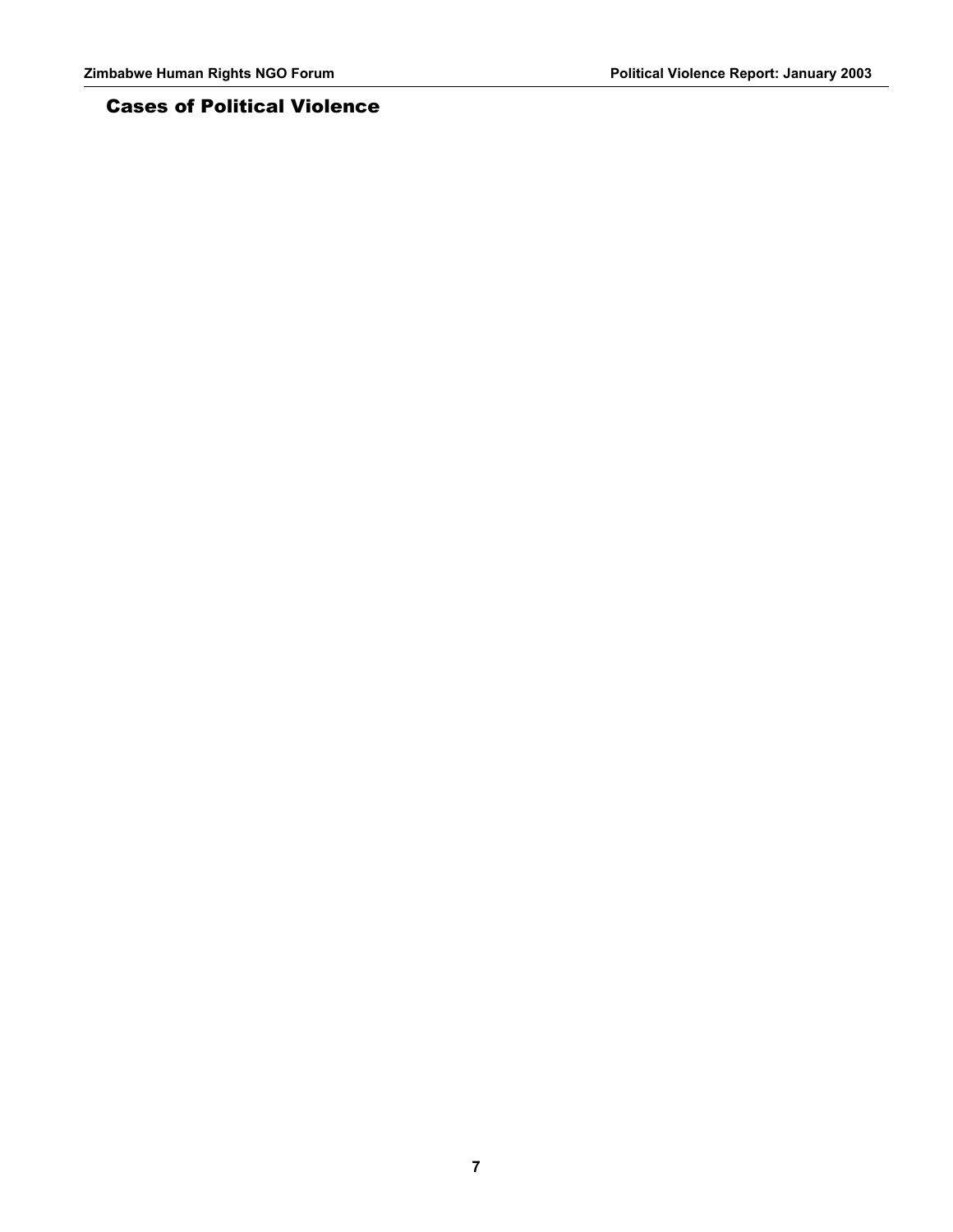#### **Note: The identities of victims that have not been published in the press and are not public officials are protected by the use of initials.**

## **BULAWAYO**

## *Bulawayo North East/ South*

#### *January 2003*

Three war veterans were reportedly arrested for heckling Vice President Joseph Msika and other high-ranking ZANU PF officials, as they emerged from a closed-door meeting held in the area. Ruling party officials claim that the three war veterans were among the five hundred ZANU PF supporters who had gathered outside the party's Bulawayo provincial home, to meet with the Vice President and other ZANU PF officials, who included former Home Affairs Minister, Dumiso Dabengwa, ZANU PF secretary for the commissarial Elliot Manyika and his deputy Sikhanyiso Ndlovhu.

#### *28 January 2003*

Tsvangirai Mukwazhi, Daily News chief photographer, Dina Kraft from the Associated Press, and Jason Beaubien, Africa correspondent for National Radio, were researching on the Zimbabwean food crisis when they were arrested and detained by the ZRP for almost 7 hours. They were reportedly arrested despite Kraft and Beaubien, who are based in Johannesburg, having been accredited by the Zimbabwean government before they entered the country. Bulawayo MDC councillor, Charles Mpofu, was also arrested together with the reporters as he was reportedly seen showing them around the city. They were all denied access to a lawyer.

### *Pumula-Luveve*

#### *January 2003*

War veterans have reportedly opened an illegal base in Pumula, which residents claim is being used as a kangaroo court, with opposition supporters being brought to the base for 'trial'. Members of the public are reportedly being abducted to the base under the pretext that they were arresting them and taking them to a police station. Residents claim they are being subjected to torture at the base as a form of punishment for perceived crimes. The case was reported to the police. However, Bulawayo spokesperson for the ZRP, Smile Dube, said that there was 'no way' war veterans could usurp police powers, and that it was news to him that there are war veterans arresting people in Pumula.

## **HARARE**

### *Kuwadzana*

*January 2003*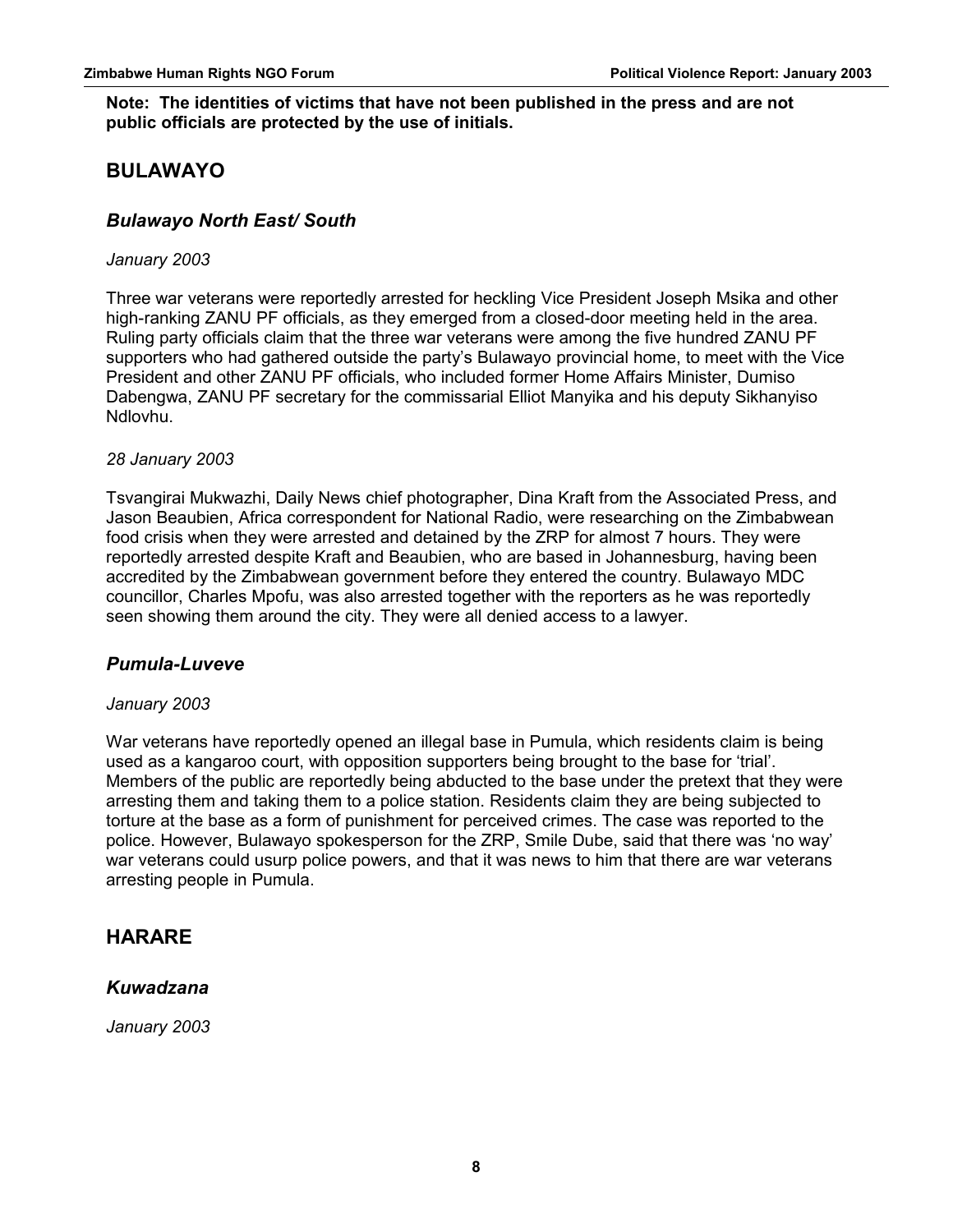About thirty MDC members were reportedly abducted, detained, tortured and subjected to inhuman treatment by the police and CIO agents at several police stations since the imposition of the unofficial curfew, following the death of ZANU PF activist Tonderai Mangwiro in a bomb attack in the area. However, as a result of the transport problems currently being experienced in the country, many of the residents are failing to meet the curfew, so they are purportedly being continuously subjected to inhuman treatment by ZANU PF youths*.* 

### *January 2003*

Fanuel Tsvangirayi, MDC Spokesman for Ward 38, claims that bricks were tied to his testicles and live electric wires connected to his toes when police officers arrested him and forced him to disclose MDC plans for the Kuwadzana Parliamentary by-election. Gift Marongedze, a victim in the same incident, claims that they were then detained and tortured at Goromonzi Police Station. They were not told the reason for the arrest.

### *14 January 2003*

Barnabas Mangodza, Combined Harare Residents Association (CHRA) chief executive officer, Jameson Gadzirai, Information and advocacy officer, (CHRA), Joseph Rose, chairman of CHRA's membership committee, together with Richard Mudekwe, a Kuwadzana resident, claim that they were abducted and assaulted by a group of suspected ZANU PF supporters for almost two hours. *(see photos of injuries sustained in this attack below).* Mangodza claims that the youths initially abducted them to their base, suspended them by their feet and hands, and assaulted them all over their bodies. They were reportedly arrested following this incident by the police and taken to Kuwadzana Police Station where they were detained and assaulted overnight, on allegations of engaging in conduct likely to cause a breach of the peace. They however claim that they had gone to Kuwadzana for a meeting with the chairperson of the Kuwadzana Residents Association, but were abducted by the militia before they were able to hold the meeting.

### *20 January 2003*

Tonderai, Mangwiro, a ZANU PF member, reportedly died from burns and severe head injuries on admission at Harare Central Hospital, after suspected MDC supporters petrol bombed a ZANU PF base in the area. Tendai Kufuva, Stun Chiminya, Crybest Chidziva, Arikiyo Sabau, all ZANU PF activists, reportedly sustained severe injuries from the petrol bomb. Sydney Banda, ZANU PF youth Secretary General for Kuwadzana, is said to be in a critical condition, having been attacked with an axe on both arms and on the back by the suspected MDC supporters in the same incident. He also sustained severe burns on the face and abdomen. Sixteen people, all linked to the opposition MDC, have been arrested in connection with the attack. At least three vehicles linked to the attack have also been impounded.

## *Mabvuku*

*13 January 2003*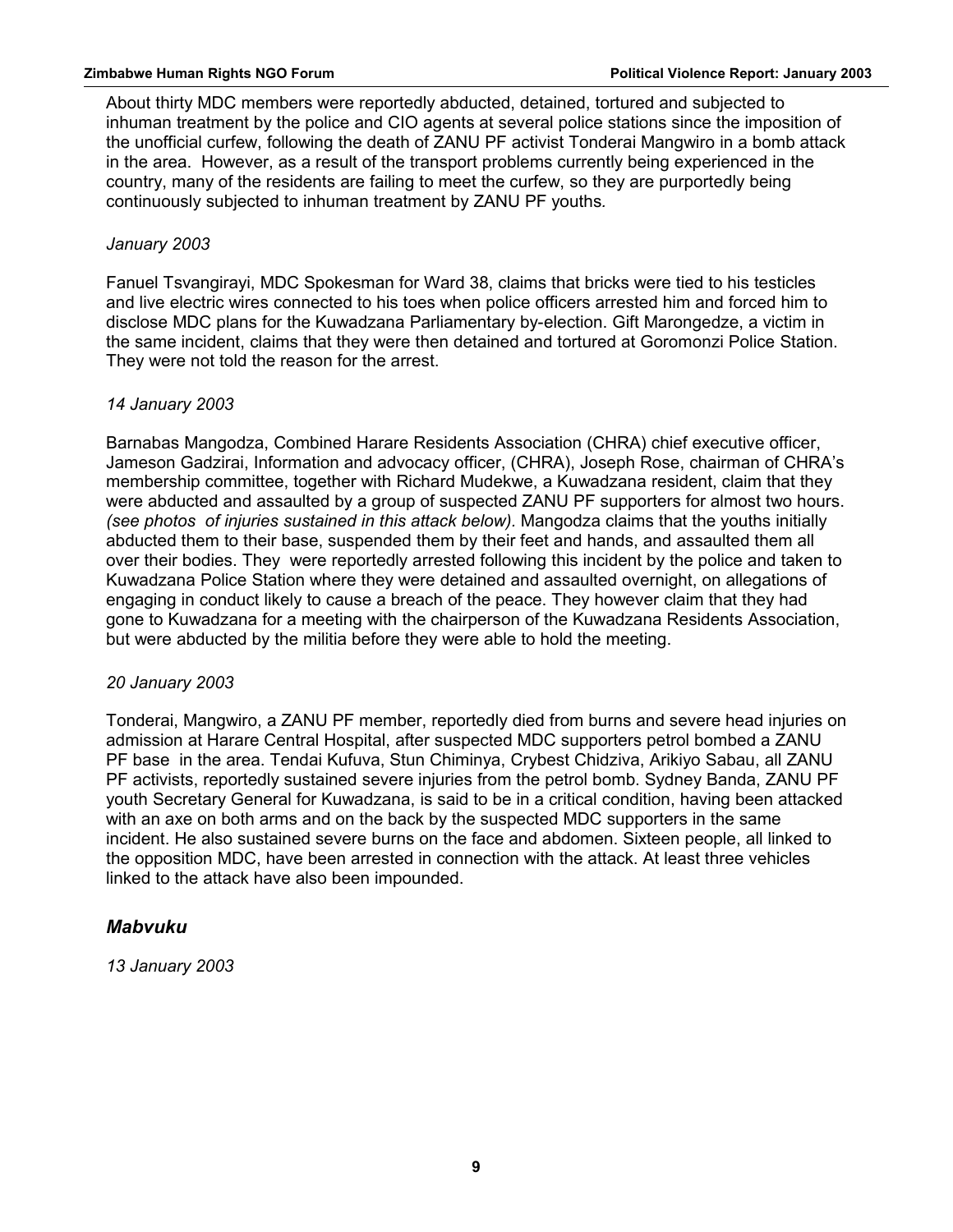MDC Executive Mayor of Harare, Elias Mudzuri, together with twenty other delegates namely Clr. Sekesayi Makwavarara, (the Deputy Mayor); Clr. Falls Nhari, (Chairperson of the Budget Committee); Clr. Maimba; Clr. Pemhiwa; Mr. Notice Mugwagwa, (the Mayor's Aide); Mr. Cuthbert Rwazemba, (the Chief Public Relations Officer); Mr. James Chiyangwa, (the Deputy Director of Housing); Mr. Fungai Mashonganyika, (the District Officer Mabvuku); Mr. Kingston Nyahore, (the Senior Administrator– Department of Housing); Ms. Kandi and Mr. Pharaoh Nyamimba, (both social worker; Mr. Alexander Phili, (a senior social worker); Ms. Miriam Ratisayi, (of the City Health Department); Ms. Gloria Tinago, (a nursing sister); Mr. T. Madeko and Mr. Brighton Chimate, (Chairperson and Secretary of the Mabvuku Residents Association respectively); Ms. Hilda Chikombe- Maimba, Ms. Letitia Changara, Ms. Chipo Ngwerume and Mr. Davison Murandu, (all resident), were arrested by the police while holding a consultative residents meeting in the area. The ZRP alleged that the meeting was illegal, and that the Executive Mayor was addressing a political gathering. However, the victims claim that the allegations were unfounded. The delegates purported that they proceeded with the meeting because the police had given them the go-ahead. Residents of Mabvuku wanted the Mayor to explain to them the city's position with regards the water situation and address the sewerage reticulation system. Superintendent Mudzamiri reportedly led the attack and allegedly ordered the police squad to shoot at the delegates, thereby instilling fear in them. The mayor and the twenty other persons were taken to Mabvuku Police Station where the police details refused to disclose the charges for which they had been arrested. At Harare Central Police Station, they were put into cramped cells in groups of about sixteen and the Mayor was denied his right to see his doctor for his medication. Beatrice Mtetwa, the Executive Mayor's Legal Counsel, claims she was informed by the police that the delegates had been charged under Section 24.1 of the Public Order and Security Act (POSA). The delegates were released from prison after the High Court judge ruled that the police had abused their powers by unlawfully arresting the victims.

## *Mbare East/ West*

### *January 2003*

Nhamo Zimhodzi, Peter Zibare, Carlus Majoni and Robert Mutasa, all suspected MDC supporters, are said to have apprehended, assaulted and kidnapped a ZANU PF supporter to their base, taking turns to assault him with clenched fists, whips and logs for almost three hours. The assailants appeared before a Mbare Magistrate facing allegations of assault and kidnapping.

## *Mufakose*

### *20 January 2003*

Paurina Mpariwa, MDC MP for Mufakose, was reportedly arrested at her home, on allegations that she was involved in the NCA mass stay-away plan, which was scheduled for 22nd January 2003. The details leading to the arrest were not clear. Paul Madzore, her husband and MDC MP for Glen View, claims that police officers would not allow him to see his wife when he visited her to give her food. She was released from police custody after the attorney general's office failed to come up with sufficient facts to place her on remand.

## *St. Mary's*

*14 January 2003*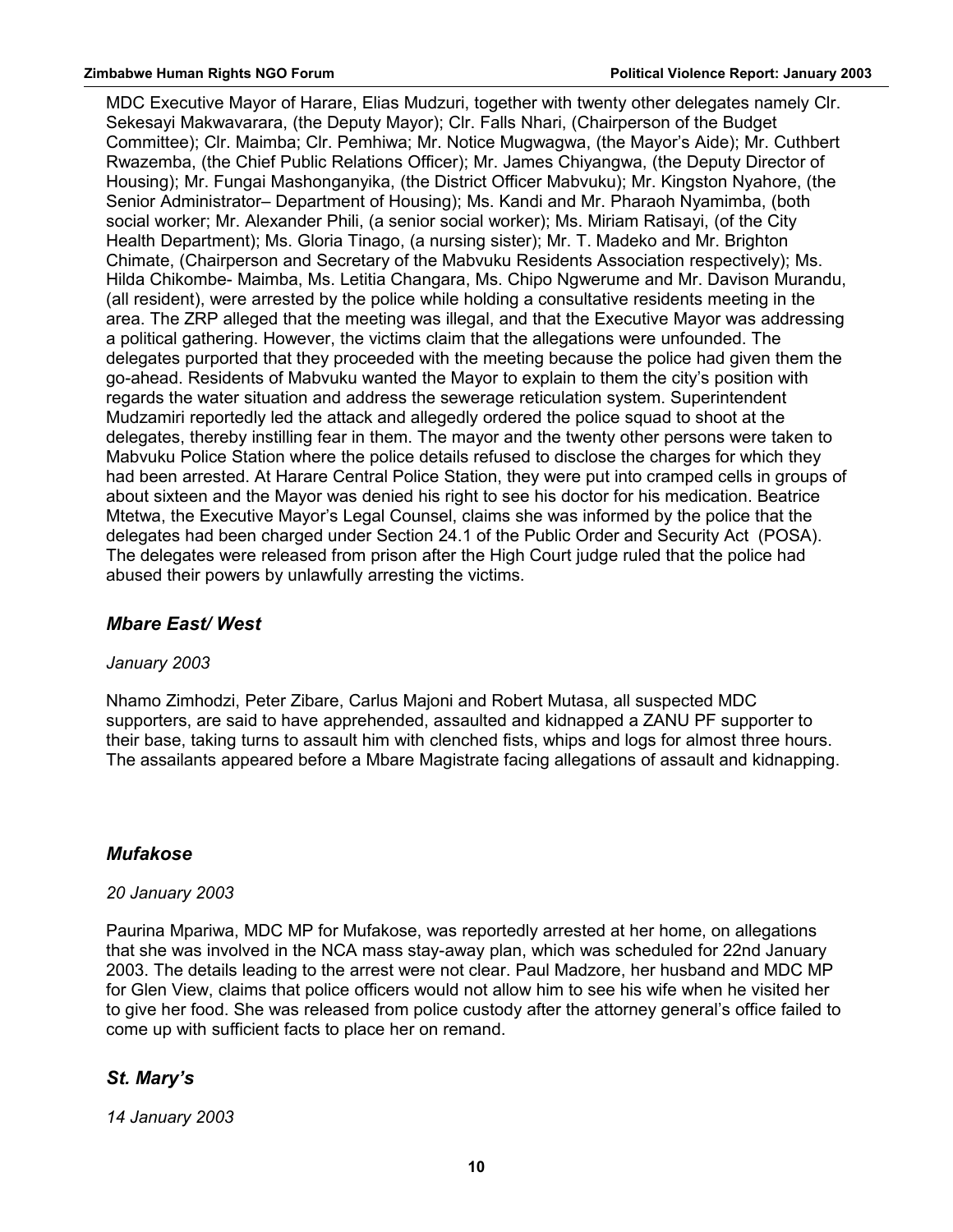Gabriel Shumba, a Human Rights lawyer, Bishop Shumba, his brother, Job Sikhala, MDC MP for St. Mary's, Taurayi Magaya, and Charles Mutuma, MDC activists, claim that they were arrested, detained and tortured by the police. They were tortured on allegations of wanting to topple the Zimbabwe government through unconstitutional means. They were reportedly denied access to legal representatives until a court order was granted on the night of 15 January 2003. Sikhala claims that he was blindfolded, taken to a base, and subjected to electrical torture through electric shocks. He claims that he was beaten up and forced to swallow urine and another noxious liquid while being interrogated by the police about the arson attack on the bus. Sikhala reportedly suspects that the liquid was not urine because it had a chocking smell, which did not smell like human urine. He claims that he was urinated on and told to roll on the urine until it dried up. Gabriel Shumba and his co-accused gave further details of the alleged torture, subjection to electric shocks and other forms of ill - treatment at the hands of the police. They alleged that electric wires were tied to their genitals and toes, while their hands and feet were tied together. They purpoted that they were assaulted to the point that they gave in and agreed with all the accusations the police laid against them. The police are also said to have tortured them in an effort to get details of the security of Morgan Tsvangirai, the MDC president, as well the residential address of Nelson Chamisa, MDC youth Chairman. The case was dismissed and Harare magistrate Caroline Ann-Chigumira ruled that there was no legal basis on which to place Sikhala and the others on remand and also that, because the document which formed the basis of the charge was written under undue influence and duress, the co-accused had no case to answer.

## **MANICALAND**

## *Chimanimani*

### *6 January 2003*

About thirty war veterans attacked and destroyed MDC offices in Chimanimani using guns, sticks and machetes, destroying refrigerators, a digital camera and twenty-six files, all worth more than \$5m. They also confiscated MDC party documents, electrical appliances, and MDC membership cards. MDC Provincial Spokesman, Pishayi Muchauraya, alleges that the assailants were searching for documents pertaining to the Mutare mayoral elections scheduled for August 2003, when Lawrence Mudehwe, the MDC Mayor's term ends.

## *18 January 2003*

Acting Deputy Sheriff for Chimanimani, Mark Dzobo, claims that he was forced to retreat and was threatened with being shot by Joseph Mwale, a CIO agent, when he had gone to the CIO offices to serve him with a provisional order from the High Court barring him from interfering with the activities of the MDC MP for Chimanimani, Roy Bennet. This resulted in his failure to issue the provisional order.

## *Makoni East*

### *20 January 2003*

Samson Shawano Kombo, an MDC activist, reportedly died from serious injuries sustained during a beating at the hands of ZANU PF supporters and suspected war. It is said that the attack was prompted by a suspected MDC petrol bomb attack on the war veterans' homes in Rusape, in November 2002. The beating also took place in November 2002.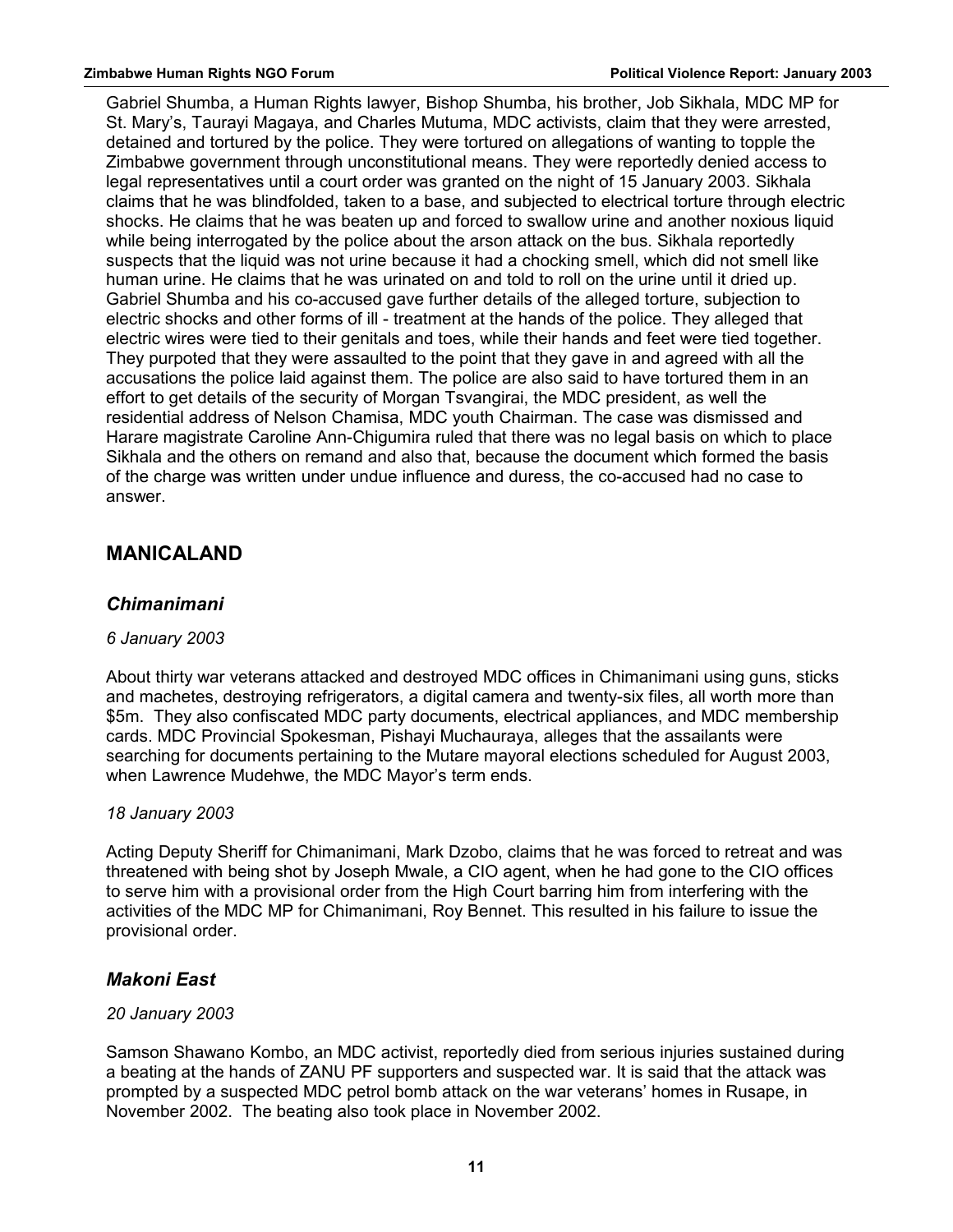## **MASHONALAND EAST**

## *Chikomba*

*January 2003*

MM claims that ZANU PF youths approached her around 2am while she was sleeping at home. The youths assaulted her, her husband and their children. She claims that she was displaced because she supports the opposition MDC. The family subsequently fled to Harare.

## *Marondera West*

#### *3 January 2003*

John Muller claims that a group of war veterans and ZANU PF supporters evicted him from Silver Oak Farm in Beatrice, claiming that they were allocated the farm. Muller owns the farm and claims that he stopped farming after continued disturbances from the ZANU PF supporters and war veterans, who accused him of defying a government order to vacate the farm. He purports that the farm workers who had planted twenty-five hectares of maize were evicted by the war veterans and threatened with unspecified action if they were to set foot on Silver Oak farm again.

## *Mhondoro*

#### *January 2003*

Chester Nhamo Mhende, a ZANU PF activist, is alleged to have evicted Joe Whaley from Crebilly Farm in Norton, personally taking over the management. He is said to be using the farm equipment for his benefit and harvesting the crops, which belong to Whaley as if they were his own. According to the government criteria for land acquisition, a farm measuring less that 400h will not be acquired. Whaley's farm measures 119h and has been his only home since 1980. Whaley claims some war veterans hired by Mhende threatened him with death when he at one point tried to intervene.

### *Murehwa North/ South*

### *1 January 2003*

KM claims that ZANU PF youths victimized and assaulted her because her grandchildren support the opposition MDC. Her home and goods were reportedly destroyed in the attack. No report was made to the police.

### *Seke*

#### *January 2003*

Michael Caine of Edinburgh Farm was seriously injured when he was reportedly set upon by a group of about fifteen suspected ZANU PF supporters at his farm. The attackers are said to have assaulted him with bicycle chains, sticks and steel pipes. Sandy Caine, his sister, claims that her brother had gone out to the farm to check on the main electric switch which had tripped following a heavy storm that weekend when a group of suspected ZANU PF supporters assaulted him. Police at Beatrice Police Station were informed and the attackers were arrested. ZANU PF supporters have occupied a section of the farm.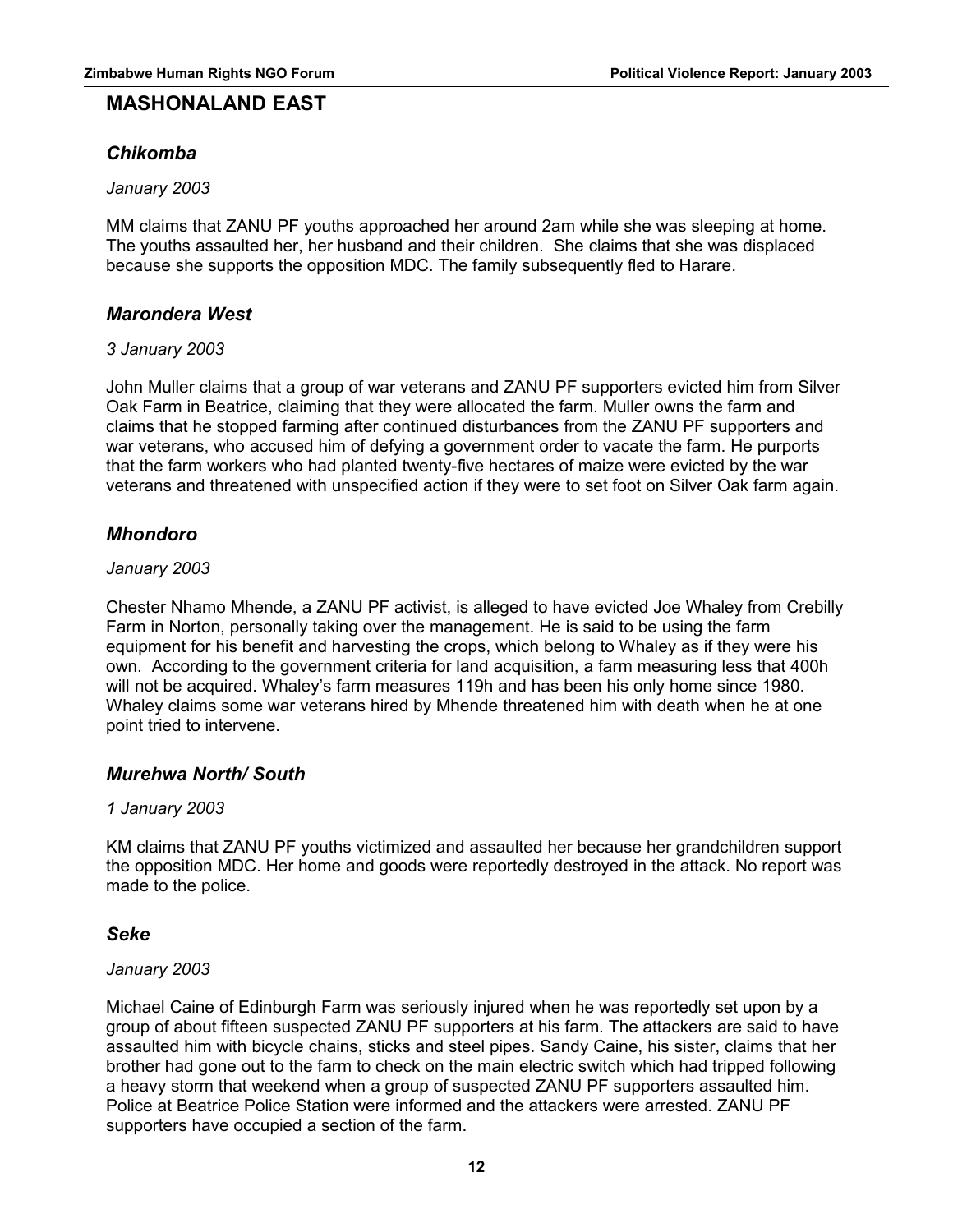## **MASHONALAND CENTRAL**

### *Guruve North/ South*

#### *1 January 2003*

TC claims that he was assaulted by ZANU PF supporters because he failed to chant the ZANU PF slogan they had demanded that he chant.

#### *Muzarabani*

#### *1 January 2003*

ZANU PF supporters allegedly burned down JK's house on allegations that he supports the MDC. He was also physically assaulted and sustained bruises all over his body. Nothing was recovered from his home following the arson attack.

### *Mazowe West*

#### *January 2003*

ZANU PF officials in Concession have been accused of abusing the GMB grain distribution facility by discriminating against non-party supporters. The residents claim that ZANU PF officials in Dandambera district collected money from them towards the end of 2002, promising to buy them maize grain from the GMB. But when the maize was brought to Dendamera community hall, the ZANU PF officials withheld some of the bags, short-changing about three hundred and twenty residents who had already contributed to the purchase of the maize grain. The residents reported the incident to the police.

#### *Mazowe*

#### *10 January 2003*

PM, an MDC supporter, claims that he was assaulted by war veterans who were identified as Peter Masenda, Rodwell Mubvumbi, and Fanwell Matuku, on allegations of supporting the opposition MDC. The war veterans and some ZANU PF youths abducted PM to their base at around 12 mid-night and took turns to assault him with iron bars and sticks. He managed to flee to Harare after four hours of torture.

#### *Shamva*

#### *3 January 2003*

DC and his sister claim that they were assaulted with sticks because they were MDC polling agents during the March 2002 Presidential elections. The ZANU PF youths are alleged to have burnt down their home and assaulted them using sticks. They ran away from home and reported the incident to the police.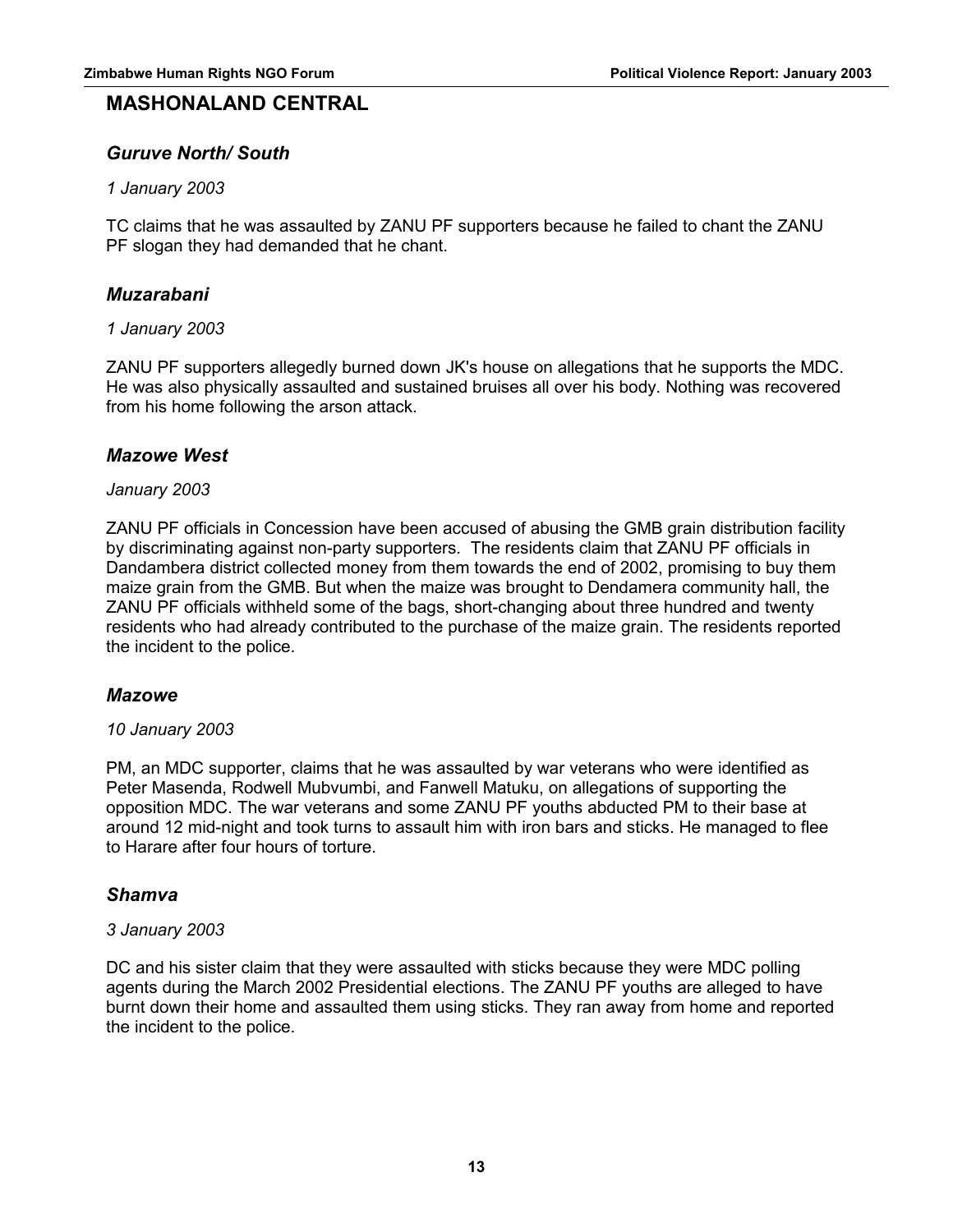## **MASHONALAND WEST**

## *Hurungwe East*

#### *9 January 2003*

Jenny Parsons, owner of Spring Farm, was purportedly assaulted with her two children, Andrew and Rebecca, by Themba Mliswa. Mliswa allegedly approached her and asked her what she was doing at the farm. He then pulled them out of the car, pushed them to the ground, and started kicking them. Mliswa then took them into the farmhouse where he and his companions asked Jenny questions of a political nature and subjected her to verbal abuse. Mliswa could not be reached for comment. Jenny is the wife of Karoi Farmers' Association chairman Alan Parsons. The family claims that they moved out of the premises in the year 2002 for security reasons as the farm had been listed for compulsory acquisition. Jenny alleged that they had returned to their farm for the day to feed the horses and to collect personal belongings when Mliswa confronted them.

## **MASVINGO**

## *Masvingo Rural/ Urban*

#### *1 January 2003*

MM and JM purport that they were displaced from their home area by ZANU PF supporters because they refused to join the Border Gezi Youth National Training Service Centre, and also because they support the opposition MDC.

### *7 January 2003*

Villagers are said to have ignored the High Court Order granted by Justice Charles Hungwe in the year 2002 to vacate Lot 1 of Allanvale Farm. Fifteen of the villagers allegedly looted property from the farm worth over \$3m, before destroying the farmhouse. The farm belongs to Albert Chamwadoro, former ZANU PF MP for Zvishavane. Chamwadoro appealed to the High Court and Justice Charles Hungwe made a ruling that police commissioner Augustine Chihuri and officer in charge at Mashava Police Station, Kenneth Kondo, remove the invaders.

## **MIDLANDS**

### *Gokwe*

### *January 2003*

LK fled from MDC youths whom she claims were harassing her and other residents in the area, for allegedly supporting the ruling ZANU PF party. The victim claims that they had attended a ZANU PF rally when MDC youths approached them and asked them which party they supported. Victim's mother claims that they told the youths that they supported ZANU PF, and all their houses and property were then destroyed. They were threatened with assault and hence they fled to Harare.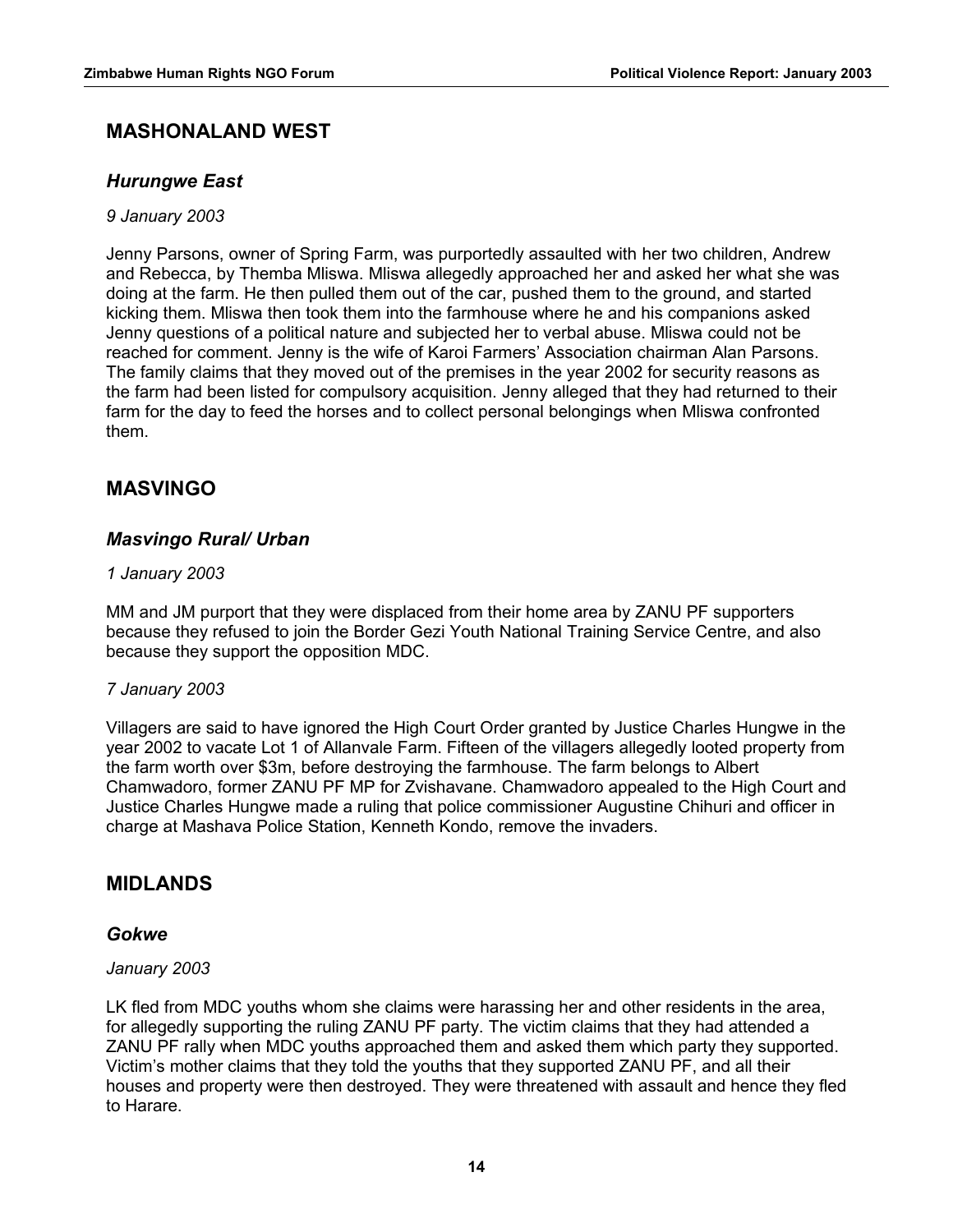#### *January 2003*

EC claims that he and his family were victimised because they support the rallies held by ZANU PF supporters in the area. His family is now said to be in danger as the MDC supporters are after them. They fled to Harare following threats of unspecified action.

## **ADMINISTRATIVE MAP OF ZIMBABWE**

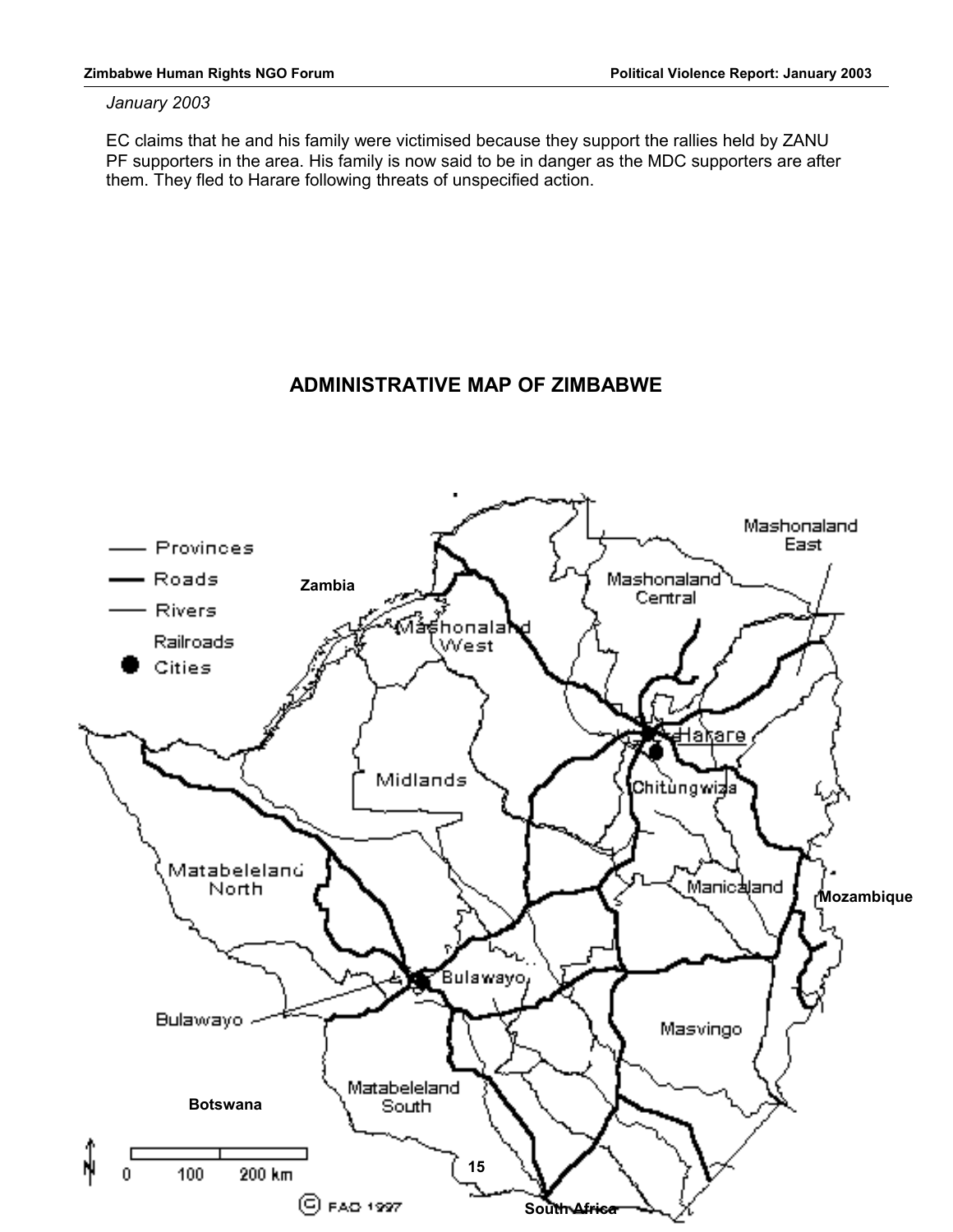The Zimbabwe Human Rights NGO Forum (also known as the "Human Rights Forum") has been in existence since January 1998 when 9 non-governmental organisations working in the field of human rights joined together to provide legal and psychosocial assistance to the victims of the Food Riots of January 1998. The coalitions membership has since increased to 14, wiith 13 core members and 1 asssociate member.

The Human Rights Forum has now expanded its objectives to assist victims of organised violence, using the following definition:

**"Organised violence" means the inter-human infliction of significant avoidable pain and suffering by an organised group according to a declared or implied strategy and/or system of ideas and attitudes. It comprises any violent action, which is unacceptable by general human standards, and relates to the victims' mental and physical well-being."**

The Human Rights Forum operates a Legal Unit and a Research and Documentation Unit.

Core member organisations of the Human Rights Forum are:

Amani Trust

Amnesty International (Zimbabwe) (AI (Z))

Catholic Commission for Justice and Peace (CCJP)

Doctors for Human Rights (DHR)

Gays and Lesbians of Zimbabwe (GALZ)

Legal Resources Foundation (LRF)

Transparency International (Zimbabwe) (TI (Z))

University of Zimbabwe Legal Aid and Advice Scheme

Zimbabwe Association for Crime Prevention and the Rehabilitation of the Offender (ZACRO)

Zimbabwe Civic Education Trust (ZIMCET)

Zimbabwe Human Rights Association (ZimRights)

Zimbabwe Lawyers for Human Rights (ZLHR)

Zimbabwe Women Lawyers Association (ZWLA)

Associate Member:

Nonviolent Action and Strategies for Social Change (NOVASC)

The Human Rights Forum can be contacted through any member organisation or through:

The Administrator, P O Box 9077, Harare – email: [admin@hrforum.co.zw](mailto:admin@hrforum.co.zw)

The Public Interest Unit, P O Box 9077, Harare – email: [legal@hrforum.co.zw](mailto:legal@hrforum.co.zw)

The Research Unit, P O Box 9077, Harare – email: [research@hrforum.co.zw](mailto:research@hrforum.co.zw)

Address: Suite 1, 1 Raleigh Street, Kopje, Harare; Telephone/ Fax: 772 860

The London Liaison Office, 33 Islington High Street, London N1 9LH - email: [zimbabwe@article19.org;](mailto:zimbabwe@article19.org) Telephone: +44 (0)20-7239.1194